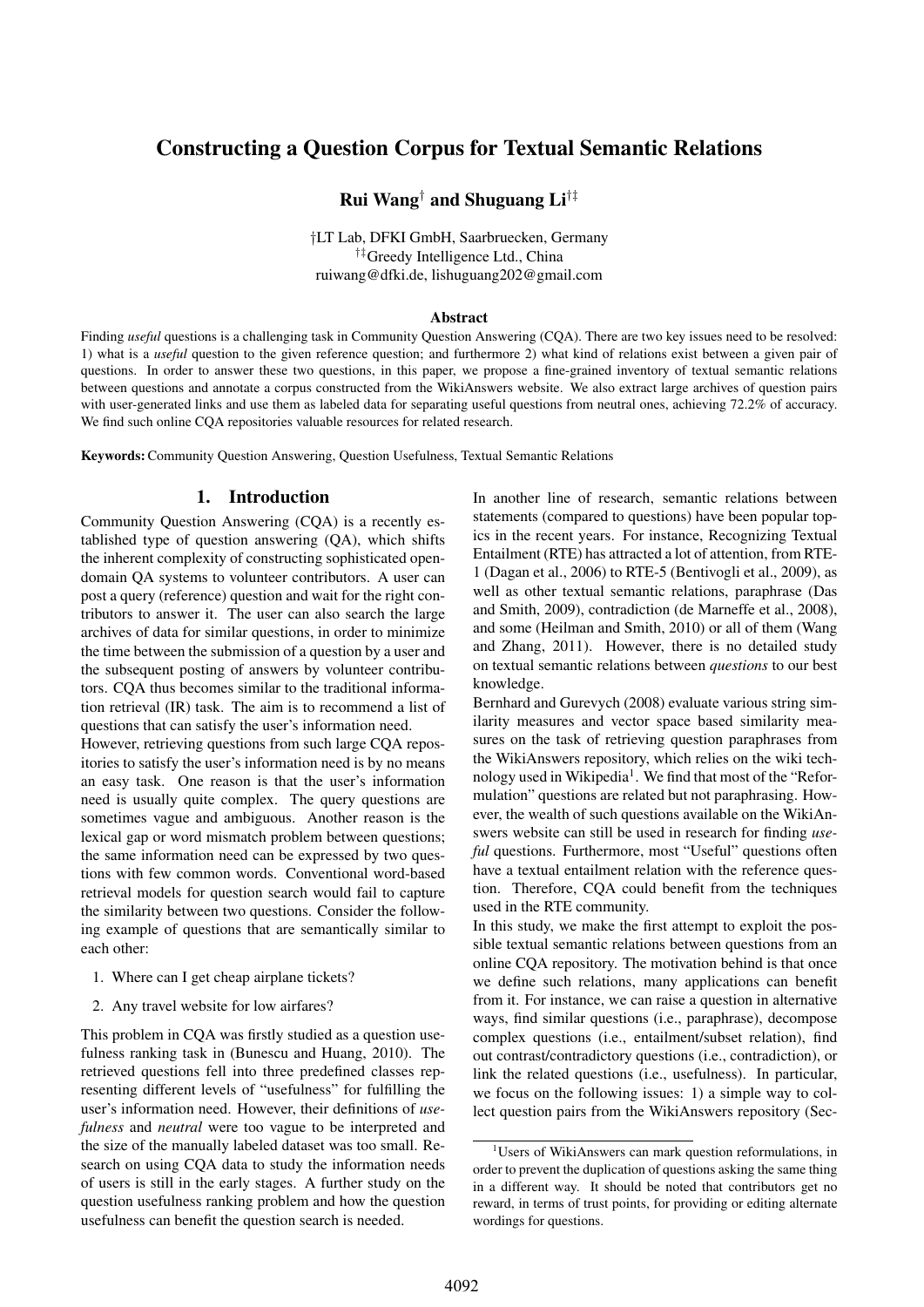tion 3.); 2) a finer-grained inventory of possible semantic relations between questions (Section 4.); and 3) an automatic approach to recognize such relations (Section 5.).

### 2. Related Work

#### 2.1. Question Usefulness Ranking

Bunescu and Huang (2010) present a machine learning approach for the task of ranking previously answered questions in a CQA resource, with respect to their relevance to a new, unanswered reference question. They manually label 60 groups of questions. The relations between the reference question and the ranked questions are divided into three categories:

- 1. Reformulation: paraphrasing questions which use alternative words or expressions;
- 2. Useful: useful questions;
- 3. Neutral: other not useful questions.

Table 1 shows an example from this dataset. However, we find this categorization to be too coarse-grained. The definitions for "Usefulness" and "Neutral" are too vague to be interpreted. We also find that most of the "Useful" questions had a textual entailment relation with the reference question in this dataset.

| Reference1:                                        |  |  |
|----------------------------------------------------|--|--|
| What bike should I buy for city riding?            |  |  |
| Reformulation1:                                    |  |  |
| What is the best bike to buy to get myself around  |  |  |
| campus in the city?                                |  |  |
| What is the best bike for traveling in a city?     |  |  |
| Useful1:                                           |  |  |
| What bike should I buy for a starter bike?         |  |  |
| What bike should I get as a beginner?              |  |  |
| What bike should I get if I'm a bigger person?     |  |  |
| What bike should I buy for free riding?            |  |  |
| What bike can I ride as a 16 year old?             |  |  |
| What bike should I buy to participate in my first  |  |  |
| triathlon?                                         |  |  |
| Neutral1:                                          |  |  |
| What is a good bike to start mountain biking?      |  |  |
| What bike should I buy for hills?                  |  |  |
| What bike should I buy my toddler?                 |  |  |
| What bike should I buy for working out?            |  |  |
| What exercise bike should I buy, upright or recum- |  |  |
| hent?                                              |  |  |
| Which stationary bike Should I buy?                |  |  |
| What bike should I buy for working out?            |  |  |
| What exercise bike should I buy, upright or recum- |  |  |
| bent?                                              |  |  |
| What racing bike should I buy?                     |  |  |
| What motorcycle jacket is better for a sport bike? |  |  |
| What is the best tire to buy for a city bike?      |  |  |

Table 1: Question usefulness ranking example

### 2.2. Question Paraphrasing

Question paraphrasing is critical in many natural language processing (NLP) applications, especially for question reformulation in QA. Zhao et al. (2007) present a novel method for automatically extracting question paraphrases from a search engine's logs and generating templates for question reformulation. A SVM model is trained, by making use of different features extracted from the questions and the most effective combination of features was identified. However, this method requires access to Microsoft's search engine logs. Sacaleanu et al. (2008) summarize a set of question templates. When there is an input question, the system compares it with each of the template in the set and finds the best match. Therefore, the corresponding expected answer type can be found as well. Bernhard and Gurevych (2008) evaluate various string similarity measures and vector space based similarity measures on the task of retrieving question paraphrases from the WikiAnswers repository. As discussed in the previous section, most of the gold standard question pairs are not paraphrases. However, we will show that the wealth of this CQA data repository is still valuable for information need satisfaction research, after further annotation and processing.

### 2.3. Textual Entailment

Textual entailment is another important research field in Natural Language Processing. Recognizing Textual Entailment (RTE) (Dagan et al., 2006) detects whether a Hypothesis (H) can be inferred (or entailed) by a Text (T). It is shown to be helpful for QA by Harabagiu and Hickl (2006). Conventional methods for RTE tasks rely on similarity measures between texts. Androutsopoulos and Malakasiotis (2010) nicely survey the field together with paraphrase acquisition. Here we just list a few of the previous works. Many approaches make use of the bag-of-words similarity, assisted by lexical resources like WordNet, for instance, (Corley et al., 2005). Kouylekov and Magnini (2005) exploit the use of syntactic features and proposed a syntactic tree editing distance measure to detect entailment relations. Wang and Neumann (2007) propose a subsequence kernel method approach, to incorporate structural features extracted from syntactic dependency trees for this task. Wang and Zhang (2009) combine syntactic and semantic features to capture the key information shared between texts.

As far as can be ascertained, no previous work has been done in Recognizing Textual Entailment from CQA question pairs. We will make the first attempt to exploit this direction using our annotated WikiAnswers dataset and the first fine-grained framework.

## 3. WikiAnswers and Data Collection

WikiAnswers is a social QA website similar to Yahoo! Answers. As of February 2008, it contained 1,807,600 questions, sorted into 2,404 categories. Compared with its competitors, the main originality of WikiAnswers is that it relies on the wiki technology used in Wikipedia, which means that answers can be edited and improved over time by the contributors (Bernhard and Gurevych, 2008). WikiAnswers allows users to mark question pairs that they think are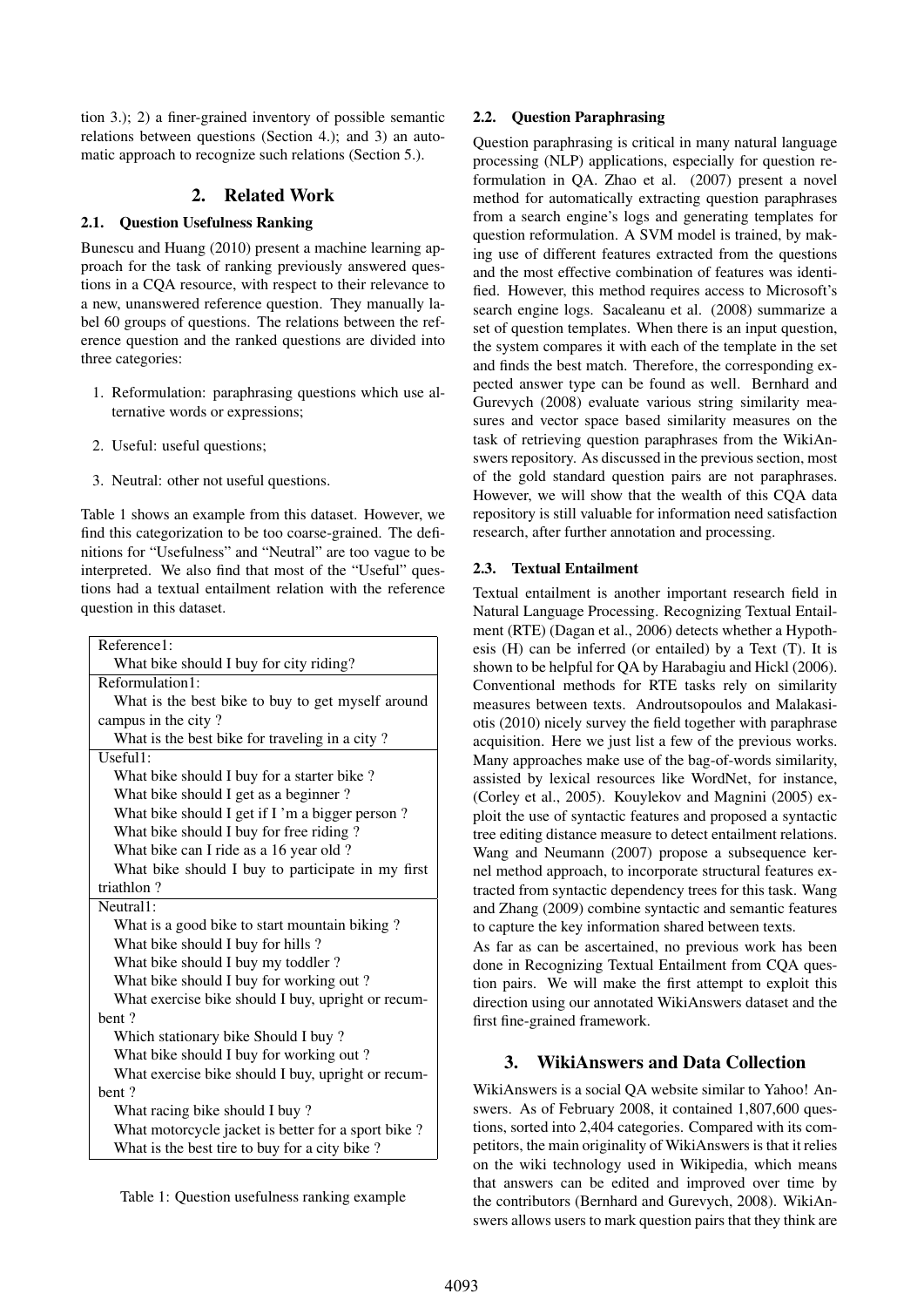rephrasings ("alternate wordings", or paraphrases) of existing questions. For example, the following questions are marked as paraphrasing for the reference question "How do vaccines work?":

- 1. How does the flu shot work?
- 2. Is there a vaccine to protect against swine flu?
- 3. How does the body get rid of viruses like the cold or flu?
- 4. What steps involving the immune system and white blood cells help people with the swine flu recover?
- 5. What is an example of how a vaccine works?

After a thorough investigation of this repository, we found that if a question  $Q$  is marked for many other questions ( $Q$ appears on many other questions' pages as a "rephrasing" question), Q is usually a more general question. In contrast, if a question is rarely marked for any other questions, it is usually more specific. This is similar to PageRank<sup>2</sup>, in which a webpage with more incoming hyperlinks tends to be more important. Based on this property, we collected more than 1,500 groups of questions from WikiAnswers. In each group, one reference question whose incoming hyperlinks are more than 20 has been marked as "rephrasing" for the other questions. Some examples are shown in Table 2. For instance, "How do you write a good concluding sentence or paragraph?" is marked as a "rephrasing" for 74 other questions in the WikiAnswers website; five out of the 74 are shown following it, while the Question "How do you write good beginnings and endings for paragraphs and essays?" has not been marked as a "rephrasing" on any pages.

## 4. Textual Semantic Relations between **Ouestions**

We perform some preliminary manual analysis on the CQA repositories and the data show that most of the useful questions often have a textual entailment relation with the reference question (or other types of semantic relations). Therefore, CQA could potentially benefit from the techniques used in the RTE community.

Given a user's question, we want to compare the retrieved questions with it, in terms of information need satisfaction (i.e., how *useful* it is). Following the work of (Bunescu and Huang, 2010) and our previous work (Wang and Sporleder, 2010), we propose a finer-grained question usefulness classification framework for the possible relations between the reference question and the input question(s). In the whole spectrum, the inventory of possible textual semantic relations between a question pair  $Q_r, Q_i$  > are listed as follows:

1.  $Q_r = Q_i$  (E): the two questions are (almost) the same, asking about the same thing;

| How do you write a good concluding sentence     | 74             |  |
|-------------------------------------------------|----------------|--|
| or paragraph?                                   |                |  |
| How do you write good beginnings and end-       |                |  |
| ings for paragraphs and essays?                 |                |  |
| What is a conclusion of managing conclusion?    |                |  |
| What is a good way to close an essay about      |                |  |
| Robert Hooke?                                   |                |  |
| What is a good closing paragraph on your ed-    |                |  |
| ucational goals?                                |                |  |
| How do you write conclusion for bottle bio      | $\theta$       |  |
| mes?                                            |                |  |
| Who should not get a swine flu vaccination?     | 54             |  |
| Can swine flu vaccination be taken during       |                |  |
| pregnancy?                                      |                |  |
| Can you get the H1N1 vaccine if you are cur-    | $\mathfrak{D}$ |  |
| rently sick with the swine flu?                 |                |  |
| Is it safe for a pregnant woman to get the H1N1 |                |  |
| flu shot?                                       |                |  |
| Is a flu shot safe when you are pregnant?       | 2              |  |
| Is the swine flu shot active?                   | $\theta$       |  |
| What should you feed a rabbit?                  |                |  |
| How often to feed a 45 days old rabbit?         |                |  |
| Can bunnies eat cantaloupe?                     |                |  |
| What do Rex bunnies eat?                        |                |  |
| Can bunnies eat potatoes?                       |                |  |
| What do backyard bunnies eat?                   |                |  |

Table 2: WikiAnswers dataset examples

- 2.  $Q_r < Q_i$  (G): the input question is more general than the reference question. For example, the reference question is asking about the apple, while the input question is asking about fruit. In other words, the answer to the reference question is a subset of the answer to the input question;
- 3.  $Q_r > Q_i$  (S): similar to the previous label, but the other way around. The input question is asking about more specific things than the reference question. In particular, yes-no questions can be viewed as verifications of concrete facts, which are very specific;
- 4.  $Q_r < -Q_i$  (P): the input question is asking about a presupposition of the reference question, for example, a definition of a concept mentioned in the reference question;
- 5.  $Q_r Q_i$  (R): the input question is related to the reference question, but the relation is not one of the above mentioned ones;
- 6.  $Q_r$  ! =  $Q_i$  (N): the input question is unrelated to the reference question, although the topics of both questions may be the same. The answer to the input question is also not helpful for answering the reference question, e.g., when is the summer camp in Florida vs. when is the summer camp in Canada;

Within this fine-grained inventory of textual semantic relations between questions, we are able to formulate our task

<sup>2</sup>http://en.wikipedia.org/wiki/PageRank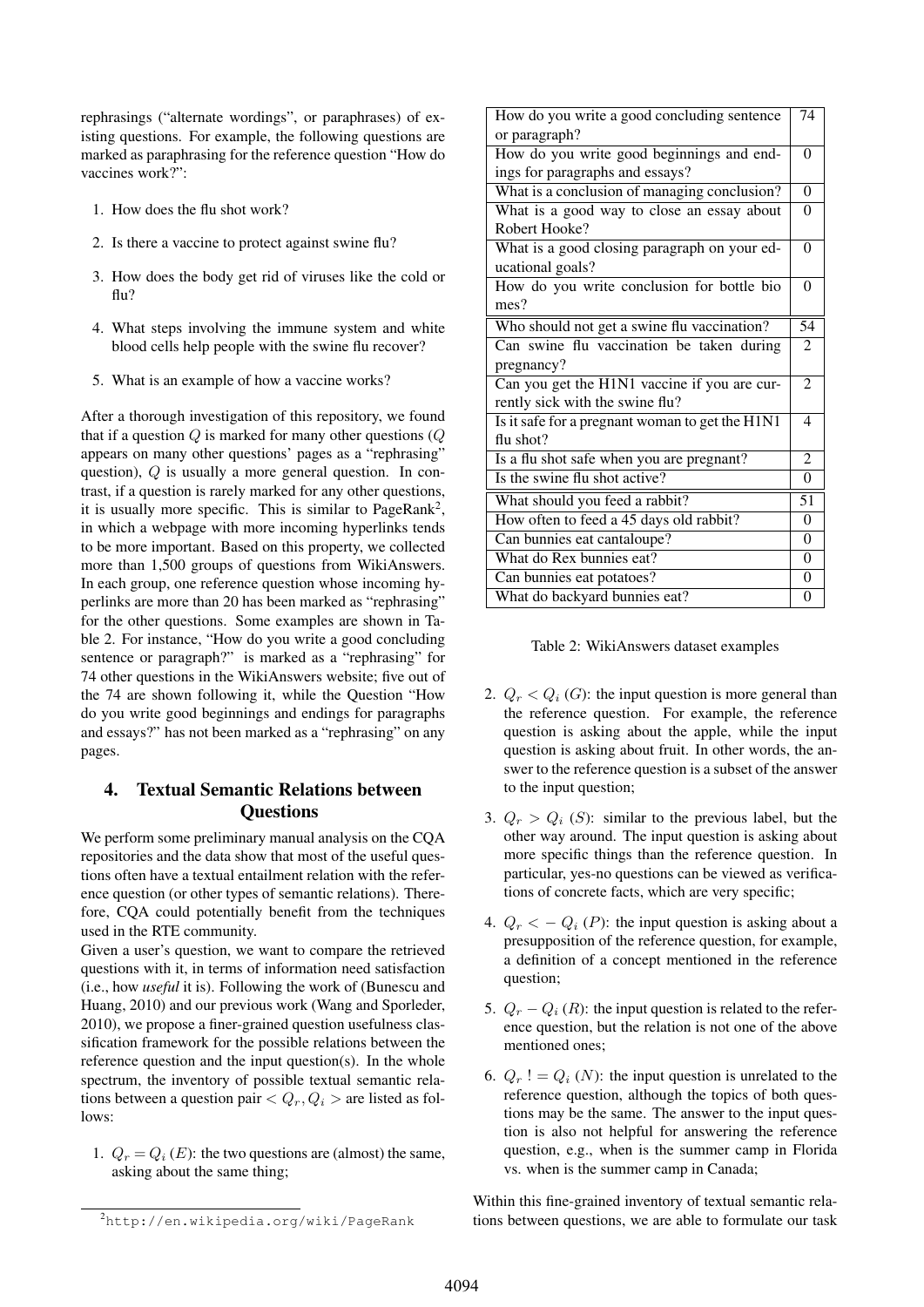as a question usefulness classification task. Although this inventory is much finer-grained than a binary classification, to annotate a large corpus is quite time consuming and laborious. Also, the classification performance will drop greatly when the number of classes increases.

Therefore, we annotate a rather small corpus with two annotators and use it as the main test set for our experiments instead of the training set. Some annotated examples are shown in Table 3.

| Did Prince become a Jehovah's Witness?      | Reference        |
|---------------------------------------------|------------------|
| Is Prince a Jehovah's Witness?              | E                |
| Is Prince still a practicing Jehovah's Wit- | E                |
| ness?                                       |                  |
| Are there celebrity Jehovah's Witnesses?    | G                |
| What kingdom hall does prince go to?        | N                |
| What did dolphins evolve from?              | Reference        |
| When did dolphins evolve?                   | $\overline{N}$   |
| Where are dolphins located?                 | $\overline{N}$   |
| Did dolphins evolve into anything?          | $\overline{N}$   |
| How did dolphins evolve from a dinosaur?    | S                |
| How does the flu shot work?                 | Reference        |
| What is a flu shot?                         | $\boldsymbol{P}$ |
| Is there a vaccine to protect against swine | N                |
| $\text{flu?}$                               |                  |
| What are the ingredients in the swine flu   | Reference        |
| vaccine?                                    |                  |
| Is the swine flu shot active?               | $\overline{N}$   |
| Does the flu shot have swine ingredients?   | R                |

Table 3: WikiAnswers questions with annotations

This multi-class classification problem can be decomposed into binary classification problems depending on the specific applications. In this paper, we focus on the following two binary classification subtasks (reduced from the classes defined above): 1) recognizing textual entailment between questions: the questions in  $E$ ,  $G$ , and  $S$  are treated as positive instances  $(G \text{ and } S \text{ with different directions})$ , while the others are negative; and 2) question usefulness recognition: this is a task to distinguish the *useless* questions (N) from the rest.

## 5. Experiments

In our question usefulness classification task, we use both syntactic and semantic similarity measures to "calculate" the relation between the reference question and other questions in the CQA data. The scores of these similarity measures are used as features for training the classifier.

Bag-of-Words (BOW) Similarity is a widely used similarity measure for textual entailment, which calculates the similarity based on the ratio of overlapping words and it is usually combined with lexical resources like WordNet.

Syntactic Dependency Similarity can be defined based on the matching of two dependency triple sets output by a parser, e.g., (Wang and Neumann, 2007).

Predicate-Argument Similarity proposed by Wang and Zhang (2009) is a text relatedness scoring method for textual entailment. Predicate-argument structures (PASes) were used to calculate the semantic similarity between texts.

TF-IDF is widely used in most IR systems, as it is both efficient and effective.

We randomly select 50 groups of questions from our WikiAnswers collection. From each group, we also randomly select 4-5 questions, as well as the reference question. The resulting dataset is similar to the examples shown in Table 2. Within each selected group, two annotators are employed to mark the relations between the reference question and the other questions. A total of 213 pairs of questions were annotated, with an initial inter-annotator agreement of 76.5% (163 out of 213). However, if we collapse the annotations into the binary labels (either *entailment* vs. others or *usefulness* vs. others), all the annotations are agreed. The 213 question pairs are named as the dataset  $Wiki_s$ .

| <b>Feature Sets</b>           | <b>ALL - TFIDF</b> | ALL   |
|-------------------------------|--------------------|-------|
| <b>Entailment Recognition</b> | 56.1%              | 57.7% |
| <i>Usefulness</i> Recognition | 64.0%              | 66.2% |

| Table 4: Results of RTE on the annotated dataset |  |
|--------------------------------------------------|--|
|--------------------------------------------------|--|

For our experiment of RTE on questions, we run 5-fold cross validations using libsvm<sup>3</sup> on the  $Wiki<sub>s</sub>$  dataset. The results for question textual entailment is shown in Table 4. The average accuracy is 56.1% when the bag-of-words, syntactic, and semantic features are used. The average accuracy can be further improved to 57.7% if the TFIDF feature is added. The results are quite consistent with normal RTE challenges (Dagan et al., 2006) and our previous research (Wang and Zhang, 2009), as we use the similar feature model and classifier.

We run the other experiment on predicting whether a question is useful or not to the reference question by 'changing' the data annotation to *useful* vs. neutral. It appears that for the classifier, *Usefulness* recognition is an 'easier' task. In order to further investigate this issue, we extend our experiments on other datasets in the following.

We use two datasets created by Bunescu and Huang (2010), QSimiple and QComplex, which contain 60 groups of questions spanning a wide range of topics. Each group consists of a reference question followed by a partially ordered set of questions. The latter questions are mainly divided into three categories: "Reformulation" questions are thought to be more useful than the other questions, and the "Useful" questions are deemed to better satisfy the user's information need than "Neutral" questions. In QComplex, unanswered questions (reference questions) tend to be longer, whereas other questions in the group are shorter. The QSimple is the opposite. There are 1,329 question pairs in  $QSimple$  and 1,970 pairs in  $QComplex$ .

<sup>3</sup>http://www.csie.ntu.edu.tw/˜cjlin/ libsvm/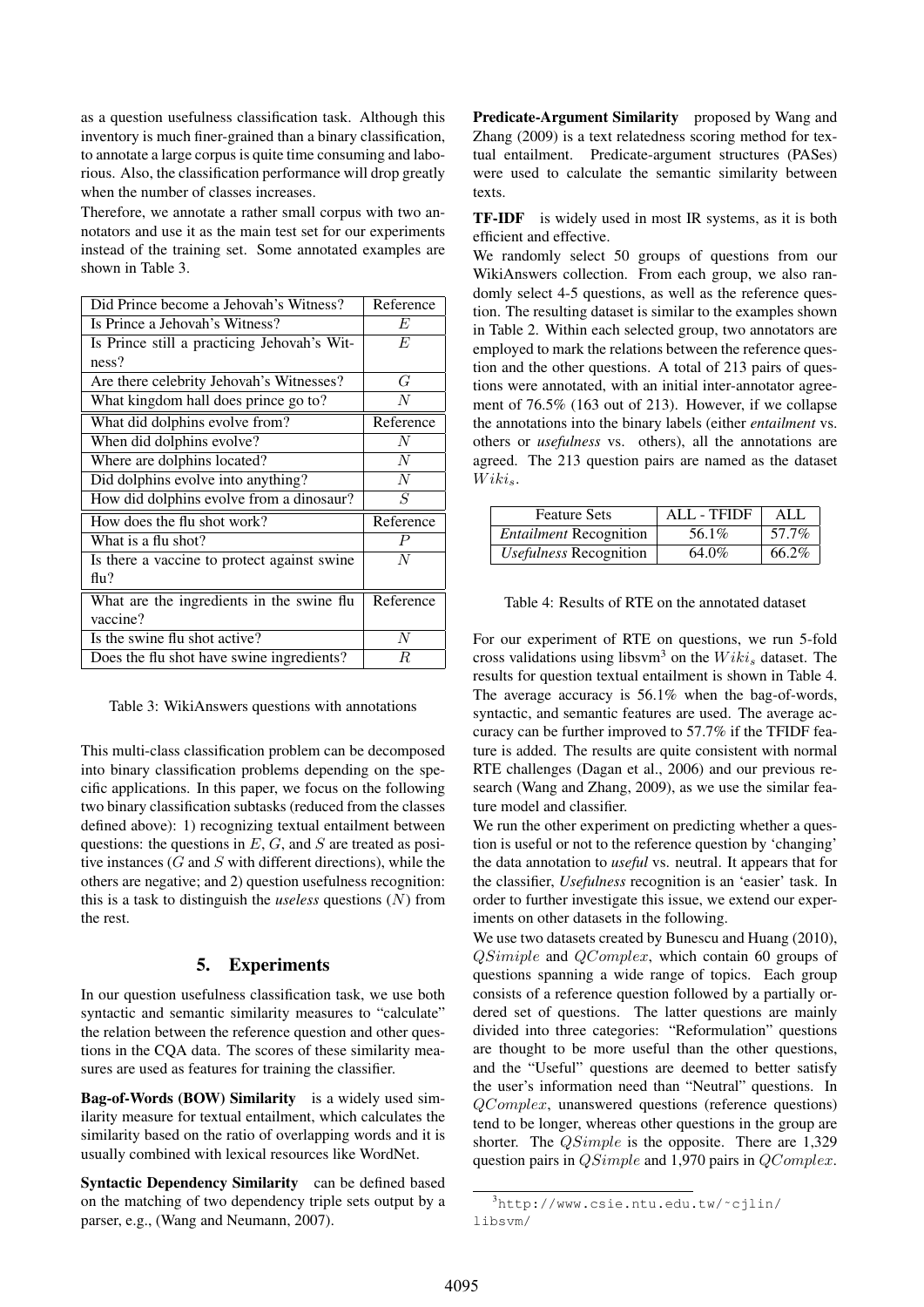| Training $\rightarrow$ Testing | <b>ALL - TFIDF</b>  | ALL               |
|--------------------------------|---------------------|-------------------|
| $Wiki_s \rightarrow QSimple$   | 48.2%               | 61.5%             |
| $Wiki_s \rightarrow QComplex$  | $43.1\%$            | $52.2\%$          |
| $Wiki_W \rightarrow QSimple$   | $65.5\%$ $(17.3\%)$ | 65.5% $(4.0\%)$   |
| $Wiki_W \rightarrow QComplex$  | $70.3\% (27.2\%)$   | $72.2\% (20.0\%)$ |

Table 5: Question usefulness classification results

We manually relabeled the datasets using our inventory of relations (Section 4.). We found that most of the "Useful" questions have a textual entailment relation with the reference question. In order to run the binary classification experiment, the questions in "Reformulation" and "Useful" are treated as positive instances, while the questions in "Neutral" are treated as negative ones. For the questions annotated in  $Wiki<sub>s</sub>$ , the questions labeled N are treated as negative examples, while the other pairs are positive. The results of the classifiers with different feature sets are shown in the first two rows of Table 5.

One significant observation is that on these two datasets, QSimple and QComplex, TFIDF shows great importance for the classification. However, the overall performance is not optimal. As in  $Wiki_s$ , about half of the question pairs are paraphrases or have a textual entailment relation, we think that WikiAnswers might be a good resource for learning to retrieve useful questions. Therefore, we randomly select 6,574 question pairs from the WikiAnswers dataset, detailed in Section 3. as positive examples for training a two-class SVM classifier. We also randomly select 6,293 question pairs  $(W i k i_W)$  which are not marked as "rephrasing" questions on the WikiAnswers website as negative examples. The results are shown in the last two rows of Table 5.

Along with the increase of the data size, the difference between the feature models seems to have less impact on the final result. Although the data do not contain fine-grained manual annotations, the result we achieve is competitive with previous research (Bunescu and Huang,  $2010$ <sup>4</sup>. Comparing the latter results with the previous ones  $(Wiki_s)$ , we conclude that  $W i k i_W$ , which has been 'user-annotated', is a valuable resource for learning to retrieve useful questions. All the data with annotations are publicly available<sup>5</sup> by the time of this publication.

#### 6. Summary

In this paper, we presented our investigation on the textual semantic relations between questions. We collected large quantities of question pairs from WikiAnswers, which were shown to be a valuable resource for learning to retrieve useful questions. We formulated this problem as a finegrained question pair classification task. The classification task was further decomposed into two binary classification subtasks, recognizing textual entailment between questions and recognizing useful questions. Furthermore, we compared the effectiveness of two feature models (in- or excluding TFIDF) using a manually-annotated gold standard. Both the annotated and unannotated corpora are publicly available. For further improvements, we would like to consider more features of the questions, e.g., the categories, in- and out-coming link information, etc. In addition, we would also like to make a full cycle of bootstrapping by adding more links to the related questions in the existing CQA repositories.

#### Acknowledgements

The first author was partially supported by the EXCITE-MENT project (ICT-287923) funded by the European Community under the Seventh Framework Programme (FP7) for Research and Technological Development.

#### 7. References

- I. Androutsopoulos and P. Malakasiotis. 2010. A survey of paraphrasing and textual entailment methods. *Journal of Artificial Intelligence Research*, 38:135–187.
- L. Bentivogli, B. Magnini, I. Dagan, H.T. Dang, and D. Giampiccolo. 2009. The fifth pascal recognizing textual entailment challenge. In *Proceedings of TAC Workshop*. NIST.
- Delphine Bernhard and Iryna Gurevych. 2008. Answering learners' questions by retrieving question paraphrases from social q&a sites. In *Proceedings of the Third Workshop on Innovative Use of NLP for Building Educational Applications*.
- Razvan Bunescu and Yunfeng Huang. 2010. Learning the relative usefulness of questions in community qa. In *Proceedings of EMNLP*.
- C. Corley, A. Csomai, and R. Mihalcea. 2005. Text semantic similarity, with applications. In *Proceedings of Recent Advances in Natural Language Processing*.
- I. Dagan, O. Glickman, and B. Magnini. 2006. The pascal recognising textual entailment challenge. *Lecture Notes in Computer Science: Machine Learning Challenges*.
- D. Das and N.A. Smith. 2009. Paraphrase identification as probabilistic quasi-synchronous recognition. In *Proceedings of ACL-IJCNLP*.
- M.C. de Marneffe, A.N. Rafferty, and C.D. Manning. 2008. Finding contradictions in text. In *Proceedings of ACL-08: HLT*.
- Sanda Harabagiu and Andrew Hickl. 2006. Methods for using textual entailment in open-domain question answering. In *Proceedings of the 21st International Conference on Computational Linguistics and 44th Annual*

<sup>&</sup>lt;sup>4</sup>Although we use the same data, the results are not directly comparable. Bunescu and Huang (2010) evaluated the pairwise accuracy of ranking a list of questions, while we cast it into a classification task and evaluate the classification accuracy. In addition, we do not want to claim a better feature model or classification approach in this work.

<sup>5</sup>http://www.coli.uni-saarland.de/˜rwang/ resources/LREC2012Data.zip